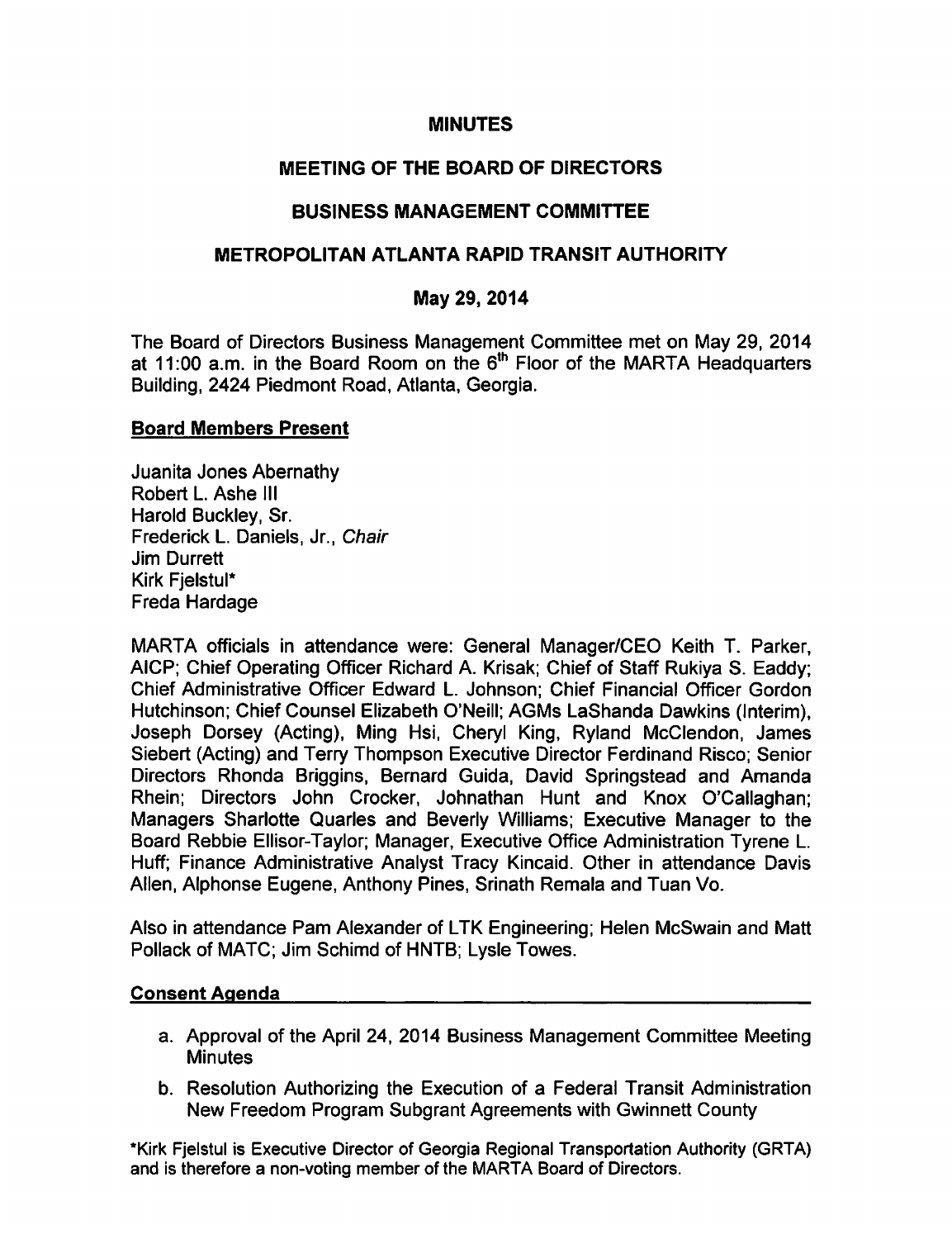- c. Resolution Authorizing the Award of a Sole Source Contract with Enghouse Transportation for the Renewal of TeleDriver 8.1.6 Driver Management System - Maintenance Support, P33577
- d. Resolution Authorizing the Solicitation of Proposals for Broker Services for the Sale or Lease of Excess Properties

On motion by Mr. Durrett seconded By Mr. Buckley, the Consent Agenda was unanimously approved by a vote of 6 to 0, with  $7^*$  members present.

#### Individual Agenda

### Resolution Authorizing the Solicitation of Proposals for Group Health and Wellness Coverages. RFP P33463

Mrs. Dawkins presented this resolution for Board of Directors' approval authorizing the solicitation of proposals for MARTA's Group Health and Wellness Insurance Coverages by means other than competitive bidding, in accordance with Section 14(m) of the MARTA Act, through the use of Request for Proposals.

On motion by Mr. Durrett seconded by Mr. Ashe, the resolution was unanimously approved by a vote of 6 to 0, with  $7*$  members present.

## Resolution Authorizing the Expenditure of Capital and Operating Funds for General Consulting and Professional Services for the Department of Technology in Fiscal Year 2015. RFP P33578

Mrs. Hsi presented this resolution for Board of Directors' approval authorizing the General Manager/CEO or his delegate to execute work orders to vendors holding valid GSA or State of Georgia contracts for professional services to support the Capital Improvement Program in the amount of \$7,800,000 and to support the operations of the Department of Technology in the amount of \$1,200,000, respectively, for Fiscal Year 2015 (July 1, 2014-June 30, 2015), for a total authorized amount of \$9,000,000.

On motion by Mr. Ashe seconded by Mr. Durrett, the resolution was unanimously approved by a vote of 6 to 0, with  $7*$  members present.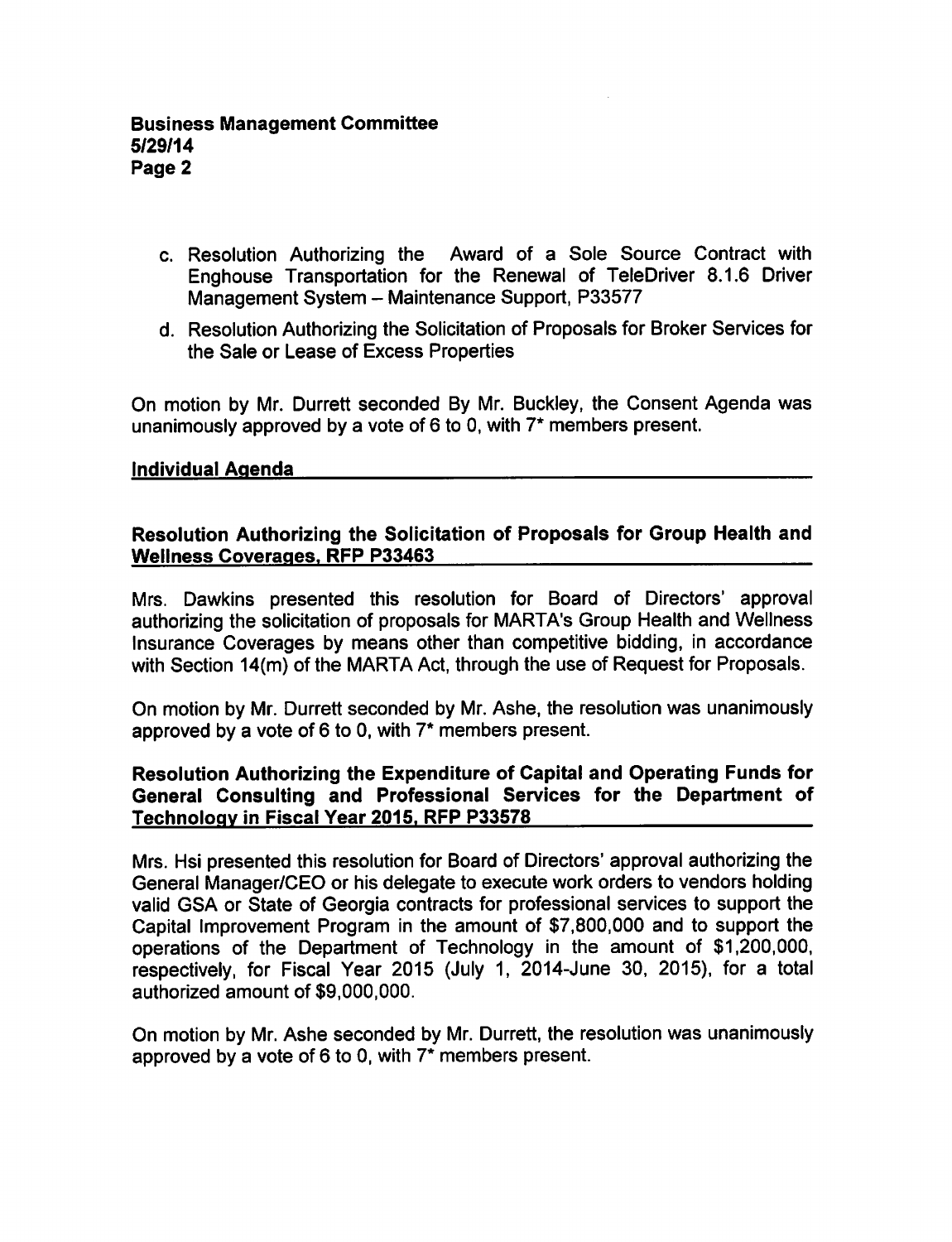# Resolution Adopting Policy on Reasonable Access to MARTA Bus Intermodal Facilities

Mr. Crocker presented this resolution for Board of Directors' approval to adopt the Policy on Reasonable Access to MARTA Intermodal Facilities.

On motion by Mr. Ashe seconded by Mr. Durrett, the resolution was unanimously approved by a vote of 6 to 0, with  $7^*$  members present.

# Briefing - FY2015 Operating and Capital Budget Public Hearing Results

Ms. Briggins briefed the Committee on the results of the FY15 Operating and Capital Budget Public Hearings.

- Tuesday, May 13, 2014  $-7:00$  PM
	- Atlanta City Hall
	- Decatur Recreation Center
- Wednesday, May 14,  $2014 3:00 \text{ PM}$ 
	- MARTA Headquarters
- Thursday, May 15, 2014  $-7:00$  PM
	- College Park Public Safety Complex
	- North Springs United Methodist Church

# Advertisement

- AJC
- ACE III/Champion
- Crossroads & So DeKalb County
- Neighbor Newspapers
- Mundo Hispanico
- Social Media (Facebook, Twitter, website)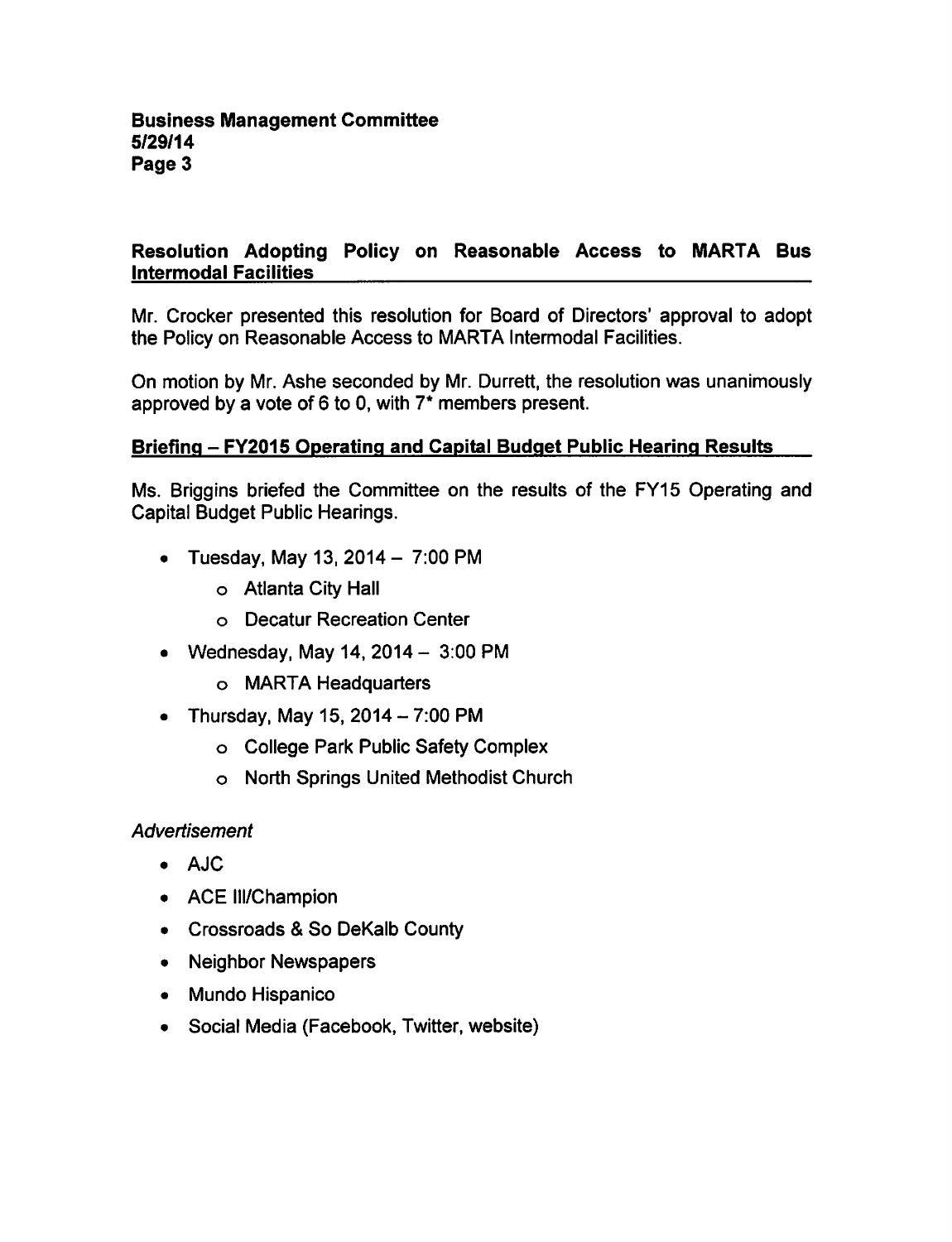### Business Management Committee 5/29/14 Page 4

# Flyer Distribution

- Distributed to all 26 Neighborhood Planning Units (NPU) within the City of Atlanta
- Senior Centers emails sent to all 63 locations
- Distribution of 3,000 flyers within the Asian community

# Public Hearing Attendance

- $\bullet$  Tuesday, May 13, 2014
	- Atlanta City Hall
		- $A$ ttendance  $-5$
		- $\blacksquare$  Speakers 2
		- $Media-0$
	- Decatur Recreation Center
		- $A$ ttendance  $-3$
		- $\bullet$  Speakers  $-1$
		- $M$ edia 0
- Wednesday, May 14, 2014  $\bullet$ 
	- MARTA Headquarters
		- $\blacksquare$  Attendance 11
		- $\blacksquare$  Speakers 4
		- $Media-0$
- Thursday, May 15, 2014  $\bullet$ 
	- College Park Public Safety Complex
		- $\blacksquare$  Attendance 0
		- $\blacksquare$ Speakers
		- $Media-0$
	- North Springs United Methodist Church
		- $A$ ttendance  $-0$
		- $\blacksquare$  Speakers 0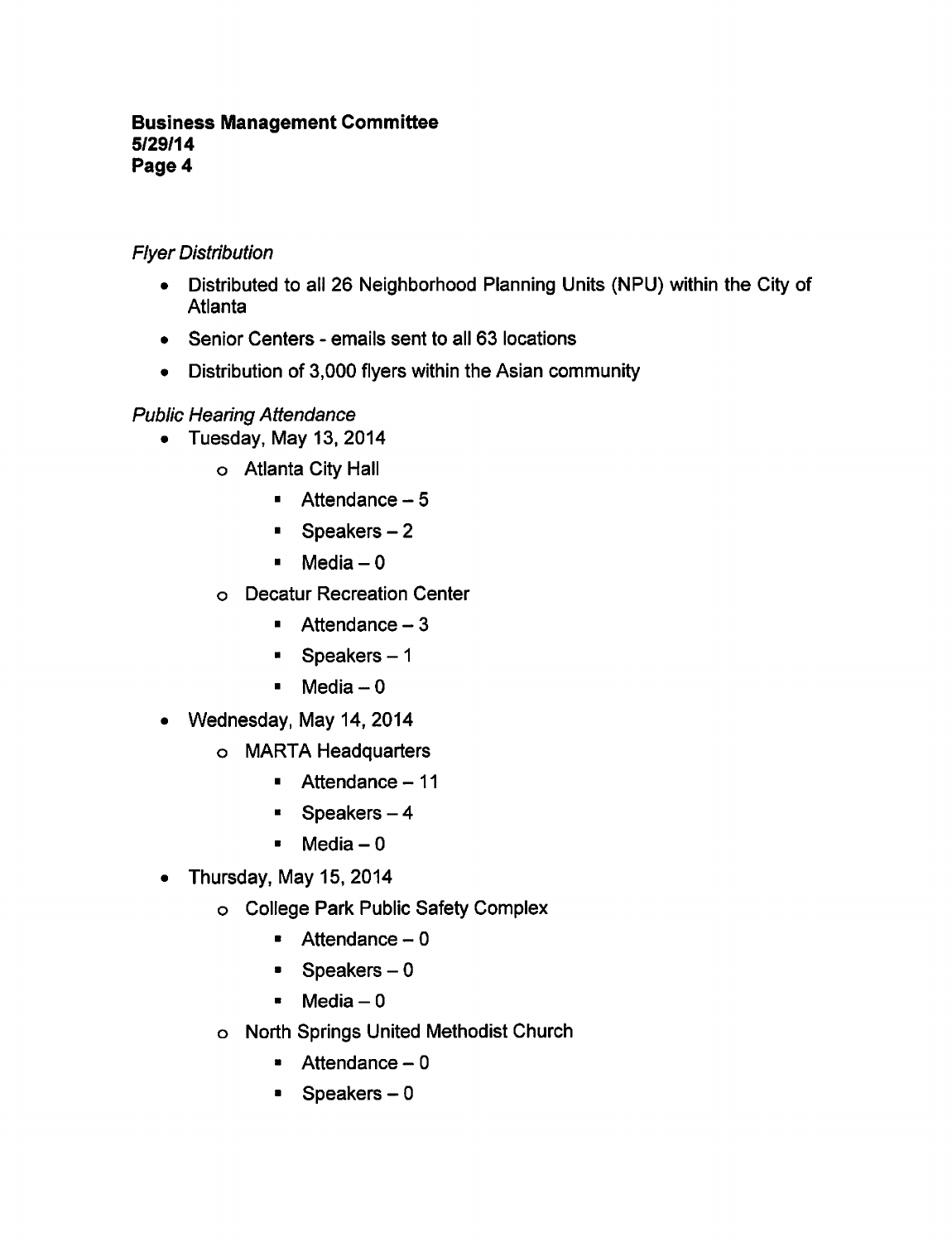$M$ edia – 0

## Comments Received at Public Hearings

- Resident spoke about the bus stops along the Route 15; she was requesting more shelters along the route and had spoken a MARTA Marketing staff person about the request
- Two people had comments about Mobility, constantly running late for pickups
- Questioned why are there no weekly or monthly passes for Reduced Fare patrons
- One patron wants the steps leading to Inman Park/Reynoldstown Station closed because it invades his privacy on his property

### Additional Public Comments Received

- Public Comment Line (Voice Mail) 0
- $\bullet$  Emails 0
- $\bullet$  Petitions 0
- $\bullet$  Letters 0
- $\bullet$  Public Comments (written) 0

### Resolution to Adopt the Fiscal Year 2015 Operating and Capital Budgets

Mr. Hutchinson presented this resolution for Board of Directors' approval authorizing the adoption of the Fiscal Year 2015 Operating and Capital Funds Budgets. This resolution also allows for the utilization of prior year carry-over to fund operating and capital costs.

In accordance with the MARTA Act, the Board is required to adopt the Fiscal Year 2015 Budgets on or before June 30, 2014, the last day of the current 2014 Fiscal Year following a public hearing and review of said budgets.

### Impact on Funding

 $\triangleright$  The Budget Summary for Fiscal Year 2015 reflects gross operating expenditures of \$478,858,189. Of this, \$415,587,981 is required for net Transit Operations for the cost of providing bus, rail, and paratransit services. The remaining \$63,270,208 is reimbursement expenses related to the Capital Improvement Program. The allocation is based on direct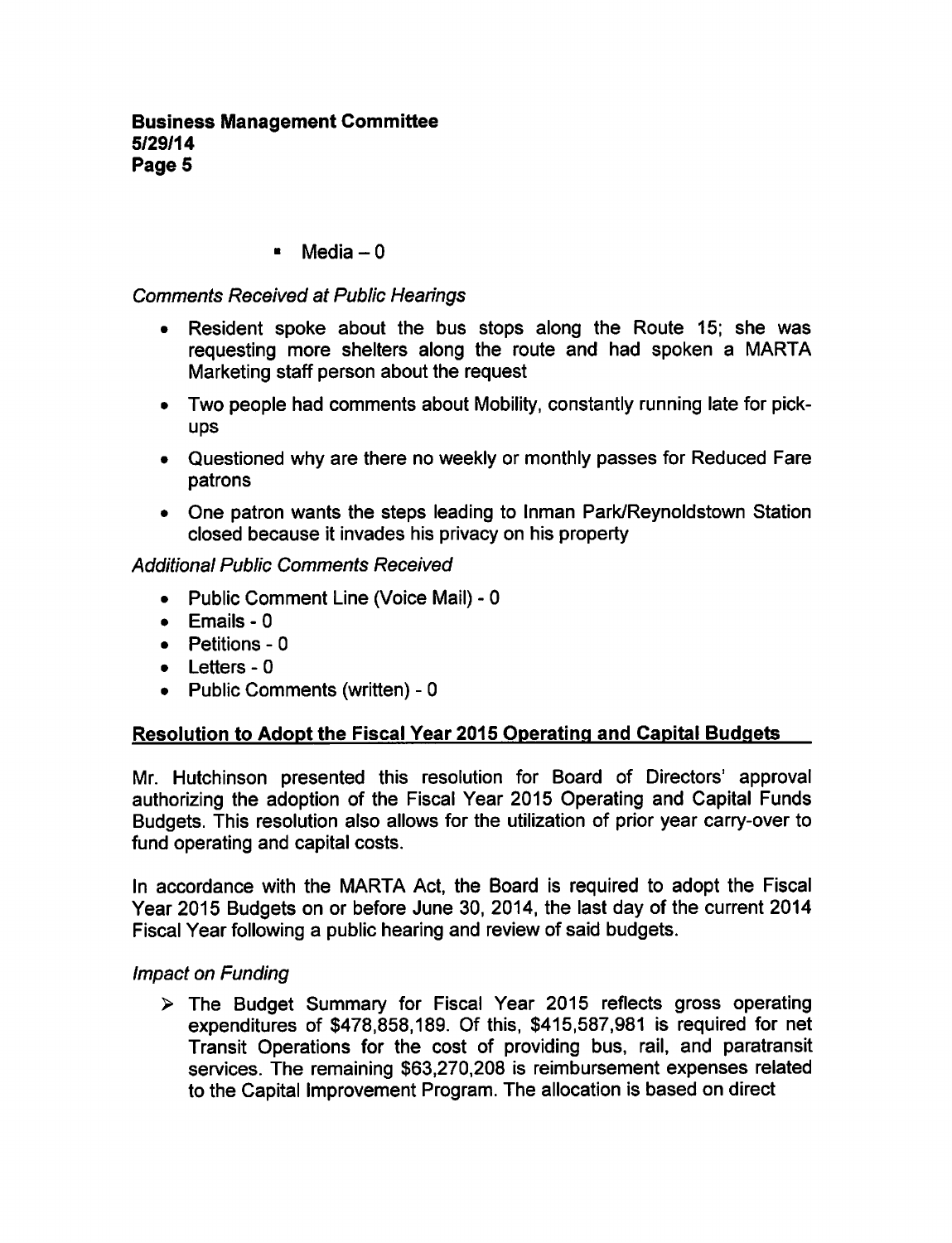costs and our cost allocation plan prepared in accordance with FTA guidelines.

 $\triangleright$  The capital funds budget for Fiscal Year 2015 reflects total capital expenditures of \$470,109,391 for capital cash disbursement of which \$149,200,988 is programmed for the principal and interest of prior outstanding debt and debt issues in Fiscal Year 2015. The remaining \$320,908,404 represents the Capital Improvement Program.

On motion by Mr. Durrett seconded by Mr. Ashe, the resolution was unanimously approved by a vote of 6 to 0, with  $7*$  members present.

## Briefing - March Year-to-Date FY 2014 Budget Variance Analysis and Performance Indicators

Mr. Hutchinson briefed the Committee on March Year-to-Date FY 2014 Budget Variance Analysis and Performance Indicators.

- $\triangleright$  Expenses are running a little higher this month
- $\triangleright$  Passenger Revenue is down, between the two storms it slipped behind
- $\geq$  Overtime continues to run high
- $\triangleright$  All financial KPIs are somewhat challenged
- $\triangleright$  Revenues, however are exceeding expenses
- MARTA is quite positive in Sales Tax and Ad Valorem Tax
- $\triangleright$  Bus MDBF has been consistently below target MARTA anticipates significant improvement over the next six months
- $\triangleright$  MARTA is getting a handle on Rail MDBF
- $\triangleright$  A lot of Mobility fleet has been replaced OTP challenges here are primarily due Employee Availability

Mr. Parker said the Board will receive a briefing on MARTA's initiatives to improve Mobility in the June  $-$  July timeframe.

Mr. Fjelstul asked if the Ride with Respect campaign has sustained itself.

Mr. Parker said MARTA continues to receive positive feedback on the campaign.